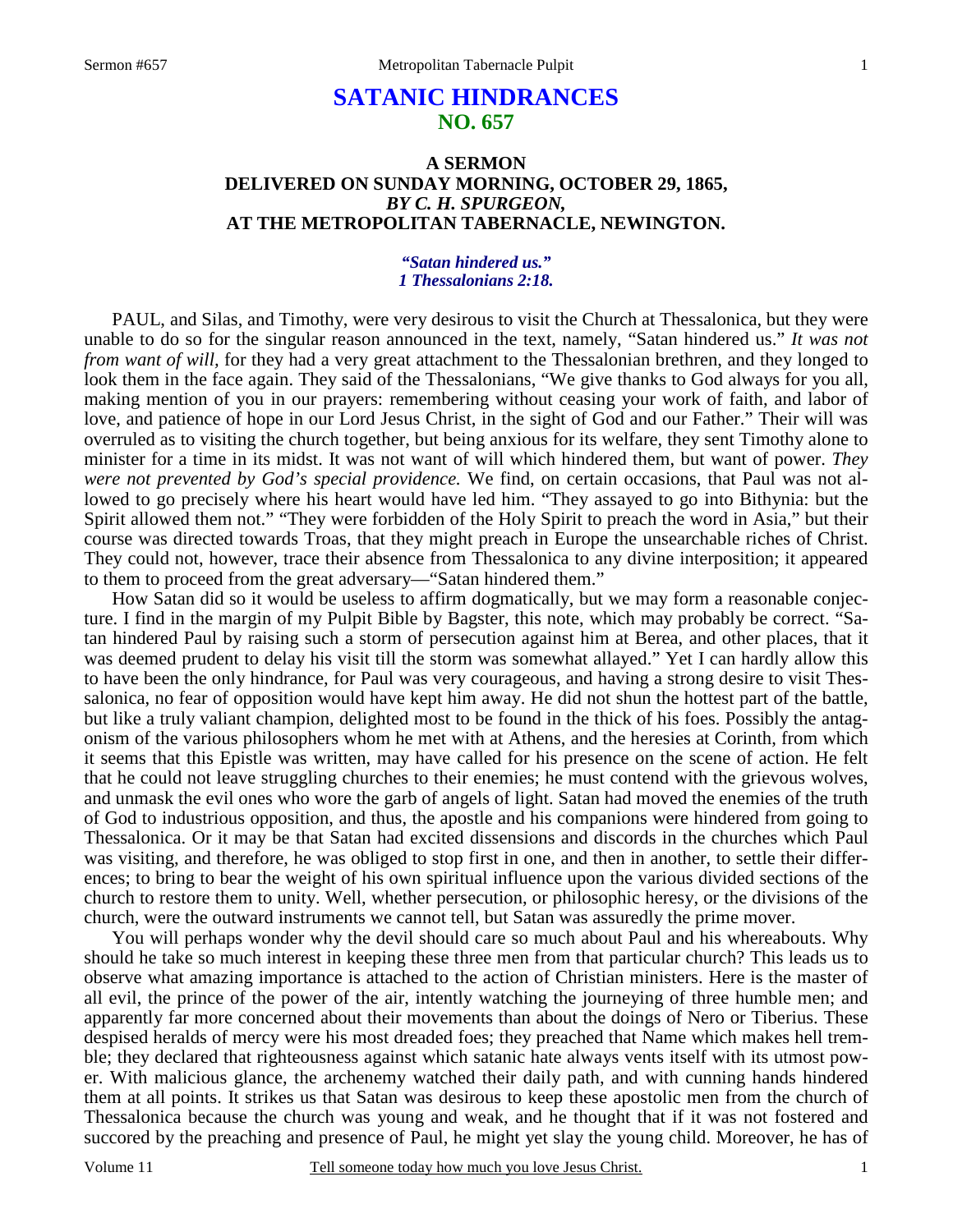old a fierce hatred of the preaching of the gospel, and possibly there had been no public declaration of the truth of God throughout Thessalonica since Paul had gone, and he was afraid lest the fire-brands of gospel truth should be again flung in among the masses, and a gracious conflagration should take place. Besides, Satan always hates Christian fellowship—it is his policy to keep Christians apart. Anything which can divide saints from one another, he delights in. He attaches far more importance to godly communion than we do. Since union is strength, he does his best to promote separation—and so he would keep Paul away from these brethren who might have gladdened his heart, and whose hearts he might have cheered; he would hinder their fraternal communion that they might miss the strength which always flows from Christian communion and Christian sympathy.

 This is not the only occasion in which Satan has hindered good men—indeed, this has been his practice in all ages, and we have selected this one particular incident that some who are hindered by Satan may draw comfort from it, and that we may have an opportunity (if the Spirit of God shall enable us) of saying a good and forceful word to any who count it strange because this fiery trial has happened to them.

**I.** Let us open our discourse by observing that IT HAS BEEN SATAN'S PRACTICE OF OLD TO HINDER, WHEREVER HE COULD, THE WORK OF GOD. "Satan hindered us," is the testimony which all the saints in heaven will bear against the arch enemy. This is the witness of all who have written a holy line on the historic page, or carved a consecrated name on the rock of immortality—"Satan hindered us."

 In sacred writ, we find Satan interfering to hinder the completeness of *the personal character of individual saints.* The man of Uz was perfect and upright before God, and to all appearances would persevere in producing a finished picture of what the believer in God should be. Satan could find no fault with his actions, and only dared to impute wrong motives to him. He had considered Job, and he could find no mischief in him—but then he hinted to God, "Have You not made a hedge about him, and about his house, and about all that he has on every side?" Satan sought to turn the life-blessing which Job was given of God into a curse, and therefore, he buffeted him sorely. He stripped him of all his substance. The evil messengers trod upon one another's heels—and their tidings of woe only ceased when his goods were all destroyed, and his children had all perished. The poor afflicted parent was then struck in his bone and in his flesh, till he was made to sit upon a dunghill and scrape himself with a potsherd. Even then, the picture had no blot of sin upon it, the pencil was held with a steady hand by the patient one; and therefore, Satan made another attempt to hinder his retaining his holy character—he excited his wife to say, "Why do you hold fast your integrity? Curse God and die." This was a great and grievous hindrance to the completion of Job's marvelous career, but, glory be unto God, the man of patience not only overcame Satan, but he made him a steppingstone to a yet greater height of illustrious virtue, for you know the patience of Job, and you would not have known it if Satan had not illuminated it with the blaze of flaming afflictions. Had not the vessel been burnt in the furnace, the bright colors had not been so fixed and abiding. The trial through which Job passed brought out the luster of his matchless endurance in submission and resignation to God.

 Now, just as the enemy of old waylaid and beset the patriarch to hinder his perseverance in the fair path of excellence, so will he do with us. You may be congratulating yourself this morning, "I have up to now walked consistently; no man can challenge my integrity." Beware of boasting, for your virtue will yet be tried; Satan will direct his engines against that very virtue for which you are the most famous. If you have been up to now a firm believer, your faith will, before long, be attacked; if up till now you have been meek as Moses, expect to be tempted to speak unadvisedly with your lips. The birds will peck at your ripest fruit, and the wild boar will dash his tusks at your choicest vines. O that we had among us more eminence of piety, more generosity of character, more fidelity of behavior! In all these respects, I doubt not, many have set out with the highest aims and intentions, but alas, how often have they had to cry, "Satan hindered us!"

 This is not the enemy's only business, for he is very earnest in endeavoring to hinder *the emancipation of the Lord's redeemed ones.* You know the memorable story of Moses—when the children of Israel were in captivity in Egypt, God's servant stood before their haughty oppressor with his rod in his hand, and in Jehovah's name he declared, "Thus says the Lord, Let My people go, that they may serve Me." A sign was required. The rod was cast upon the ground, and it became a serpent. At this point, Sa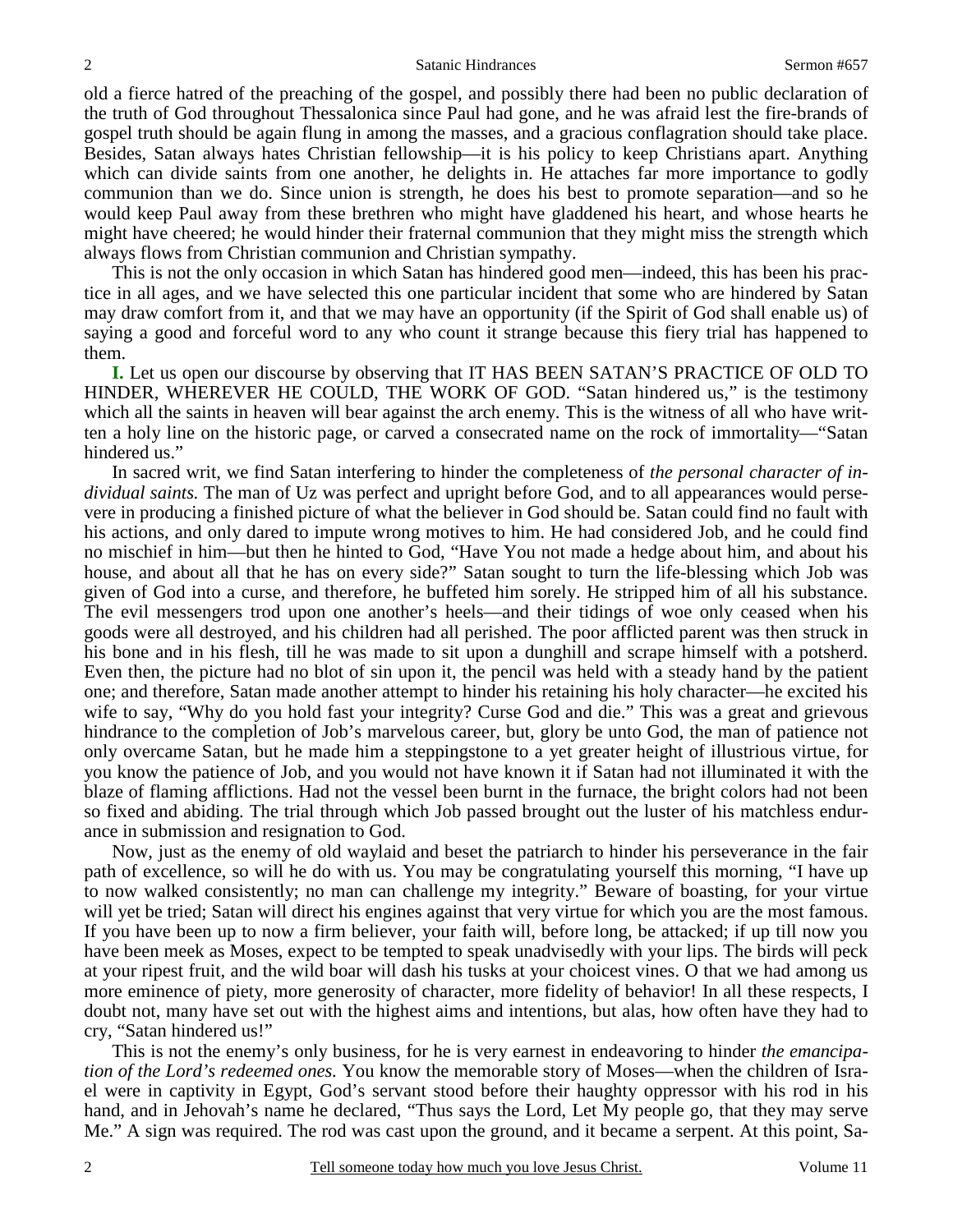tan hindered. Jannes and Jambres withstood Moses. We read that the magicians did so with their enchantments, whether by devilish arts or by sleight of hand, we need not now inquire—in either case, they did the devil service, and they did it well—for Pharaoh's heart was hardened when he saw that the magicians worked, in appearance, the same miracles as Moses. Brethren, take this as a type of Satan's hindrances to the Word of the Lord. Christ's servants came forth to preach the gospel; their ministry was attended with signs and wonders. "My kingdom is shaken," said the prince of evil, "I must bestir myself." And straightway, he sent magicians to work lying signs and wonders without number. Apocryphal wonders were and are as plentiful as the frogs of Egypt. Did the apostles preach the sacrifice of Christ?—the devil's apostles preached the sacrifice of the "mass." Did the saints uplift the cross?—the devil's servants upheld the crucifix! Did God's ministers speak of Jesus as the one infallible Head of the Church?—the devil's servants proclaimed the false priest of Rome as standing in the same place! Romanism is a most ingenious imitation of the gospel—it is the magicians, "doing so with their enchantments." If you study well the spirit and genius of the great antichrist, you will see that its great power lies in its being an exceedingly clever counterfeit of the gospel of the Lord Jesus Christ. As far as tinsel could counterfeit gold, and paste could simulate the gem, and candlelight could rival the sun in its glory, and a drop in the bucket could imitate the sea in its strength, it has copied God's great masterpiece, the gospel of our Lord Jesus Christ! And to this day, as God's servants scatter the pure gold of the truth of God, their worst enemies are those who utter base coin, on which they have feloniously stamped the image and superscription of the King of kings.

 You have another case farther on in history—and all Old Testament history is typical of what is going on around us now. God was about to give a most wonderful system of instruction to Israel and to the human race, by way of type and ceremony, in the wilderness. Aaron and his sons were selected to represent the great High Priest of our salvation, the Lord Jesus Christ. In every garment which they wore, there was a symbolical significance—every vessel of that sanctuary in which they ministered taught a lesson—every single act of worship, whether it were the sprinkling of blood, or the burning of incense, was made to teach precious and important truths of God to the sons of men. What a noble roll was that volume of the Book which was unfolded in the wilderness at the foot of Sinai! How God declared Himself and the glory of the coming Messiah in the persons of Aaron and his sons! What then? With this, Satan interfered. Moses and Aaron could say, "Satan hindered us." Korah, Dathan, and Abiram arrogantly claimed a right to the priesthood; and on a certain day, they stood forth with bronze censers in their hands, thrusting themselves impertinently into the office which the Lord had assigned to Aaron and to his sons. The earth opened and swallowed them up alive—true prophecy of what shall become of those who thrust themselves into the office of the priesthood where none but Jesus Christ can stand! You may see the parallel this day. Christ Jesus is the only Priest who offers sacrifice of blood, and He brings that sacrifice no more—for having once offered it, He has perfected forever those who are set apart. "This Man, after He had offered one sacrifice for sins forever, sat down at the right hand of God." Paul, with the strongest force of logic, proves that Christ does not offer a continual sacrifice, but that, having offered it once and for all, His work is finished, and He sits down at the right hand of the Father.

 Now, this doctrine of a finished atonement, and a completed sacrifice seemed likely to overrun the world—it was such a gracious unfolding of the divine mind, that Satan could not look upon it without desiring to hinder it; and, therefore, look on every hand, and you can see Korah, Dathan and Abiram in those churches which are branches of antichrist—I mean the Anglican *and* the Roman! Men to this very day call themselves "priests," and read prayers from a book in which the decree runs, "Then shall the priest say \_\_\_\_\_\_\_\_\_." These assume to themselves a priesthood other than that which is common to all the saints—some of them even claim to offer a daily "sacrifice," to celebrate an "unbloody sacrifice" at the thing which they call an "altar." And they claim to have power to forgive sins, saying to sick and dying persons, "By authority committed unto me, I absolve you from all your sins." This, in England! And this, throughout Europe! This is the great hindrance to the propagation of the gospel—the priestly pretensions of a set of men who are not priests of God, though they may be priests of Baal. Thus, the ministers of Jesus are made to cry, "Satan hinders us."

 Take another instance of satanic hatred. When Joshua had led the tribes across the Jordan, they were to attack the various cities which God had given them for a heritage, and from Dan to Beersheba, the whole land was to be theirs. After the taking of Jericho, the first contact into which they came with the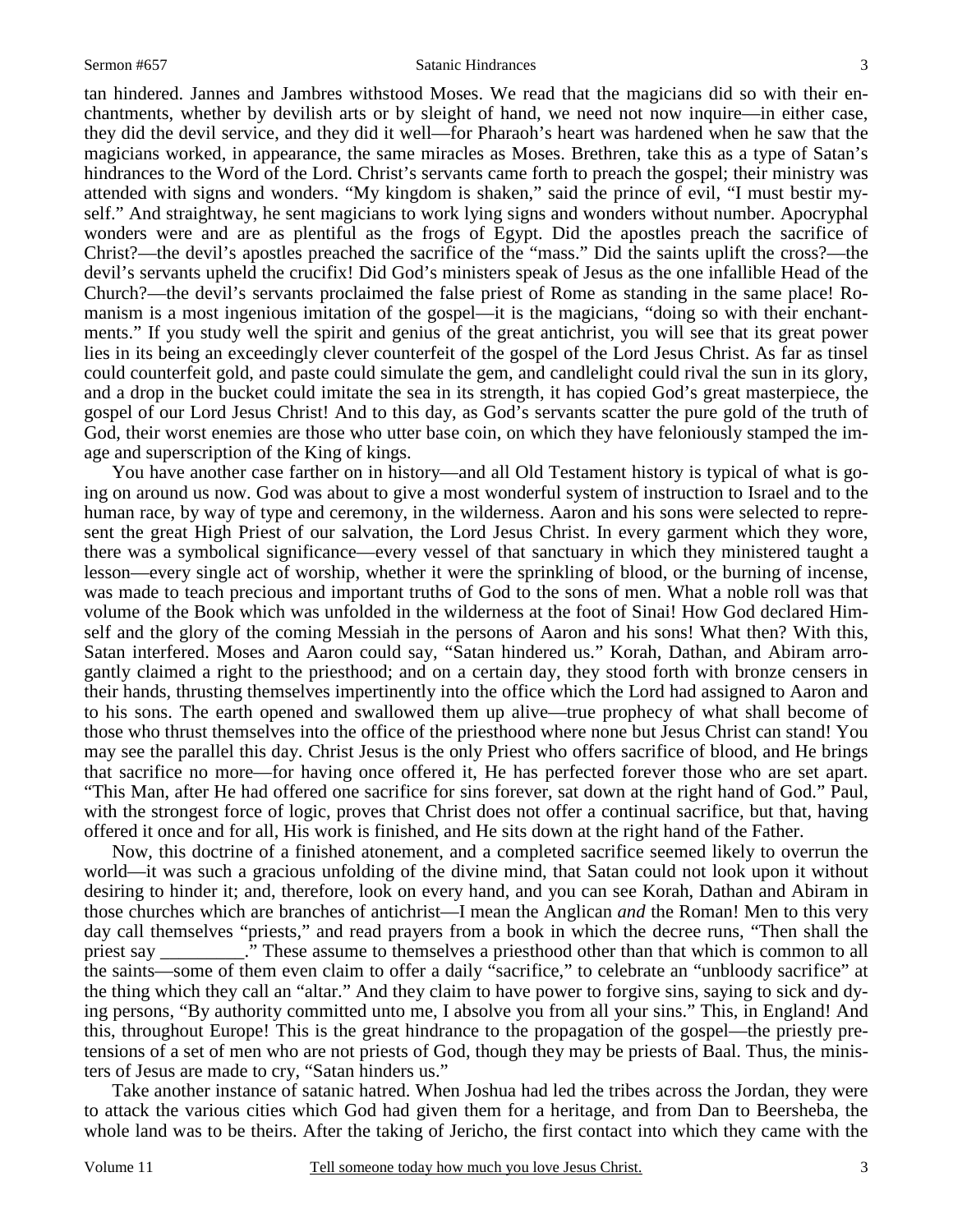heathen Canaanites ended in disastrous defeat to the servants of God. "They fled," it is written, "before the men of Ai." Here, again, you hear the cry, "Satan hindered us." Joshua might have gone from city to city exterminating the nations, as they justly deserved to be, but Achan had taken of the accursed thing, and hidden it in his tent, therefore, no victory could be won by Israel till his theft and sacrilege had been put away. Beloved, this is symbolic of the Christian Church. We might go from victory to victory; our home mission operations might be successful, and our foreign agencies might be crowned with triumph, if it were not that we have Achans in the camp at home. When churches have no conversions, it is more than probable that hypocrites concealed among them have turned away the Lord's blessing. You who are inconsistent, who make the profession of religion the means of getting wealth; you who unite yourselves with God's people, but at the same time covet the goodly Babylonian garment, and the wedge of gold, *you* are they who cut the sinews of Zion's strength; you prevent the Israel of God from going forth to victory! Ah, little do we know, beloved, how Satan has hindered us. We, as a church, have had much reason to thank God, but how many more might within these walls have been added to the number of this church if it had not been for the coldness of some, the indifference of others, the inconsistency of a few, and the worldliness of many more? Satan hinders us not merely by direct opposition, but by sending Achans into the midst of our camp.

 I will give you one more picture. View the building of Jerusalem after it had been destroyed by the Babylonians. When Ezra and Nehemiah were found to build, the devil was sure to stir up Sanballat and Tobiah to cast down. There was never a revival of religion without a revival of the old enmity. If ever the Church of God is to be built, it will be in troublous times. When God's servants are active, Satan is not without vigilant followers who seek to counteract their efforts.

 The history of the Old Testament Church is a history of Satan endeavoring to hinder the work of the Lord. I am sure you will admit it has been the same since the days of the Lord Jesus Christ. When He was on earth, Satan hindered Him. He dared to attack Him to His face, and when that failed, Pharisees, Sadducees, Herodians, and men of all sorts hindered Him. When the apostles began their ministry, Herod and the Jews sought to hinder them; and when persecution availed not, then all sorts of heresies and schisms broke out in the Christian Church—Satan still hindered them. A very short time after the taking up of our Lord, the precious sons of Zion, comparable to fine gold, had become like earthen pitchers, the work of the hands of the potter; the glory had departed, and the luster of truth was gone, because by false doctrine, lukewarmness, and worldliness, Satan hindered them. When the Reformation dawned, if God raised up a Luther, the devil brought out an Ignatius Loyola to hinder him. Here in England, if God had His Latimers, and His Wickcliffes, the devil had his Gardiners and Bonners. When in the modern Reformation, Whitefield and Wesley thundered like the voice of God, there were ordained reprobates found to hinder them, to hold them up to disgrace and shame. Never, since the first hour struck in which goodness came into conflict with evil, has it ceased to be true that Satan has hindered us. From all points of the compass, all along the line of battle, in the vanguard and in the rear, at the dawn of day and at midnight, Satan has hindered us. If we toil in the field, he seeks to break the plow; if we build the walls, he labors to cast down the stones; if we would serve God in suffering or in conflict—Satan hinders us everywhere.

**II.** We shall now, in the second place, INDICATE MANY WAYS IN WHICH SATAN HAS HIN-DERED US.

 The prince of evil is very busy in hindering *those who are just coming to Jesus Christ.* Here, he spends the main part of his skill. Some of us, who know the Savior, recollect the fierce conflicts which we had with Satan when we first looked to the cross and lived. Others of you, here this morning, are just passing through that trying season—I will address myself to you. Beloved friends, you long to be saved, but ever since you have given any attention to these eternal things, you have been the victim of deep distress of mind. Do not marvel at this. This is usual, so usual as to be almost universal. I should not wonder if you are perplexed with the doctrine of election. It will be suggested to you that you are not one of the chosen of God, although your common sense will teach you that it might just as well be suggested to you that you are, since you know neither the one nor the other, nor indeed can know until you have believed in Jesus—Your present business is with the precept which is revealed, not with election which is concealed. Your business is with that exhortation, "Believe on the Lord Jesus Christ, and you shall be saved." It is possible that the great battlefield between predestination and free will may be the dry and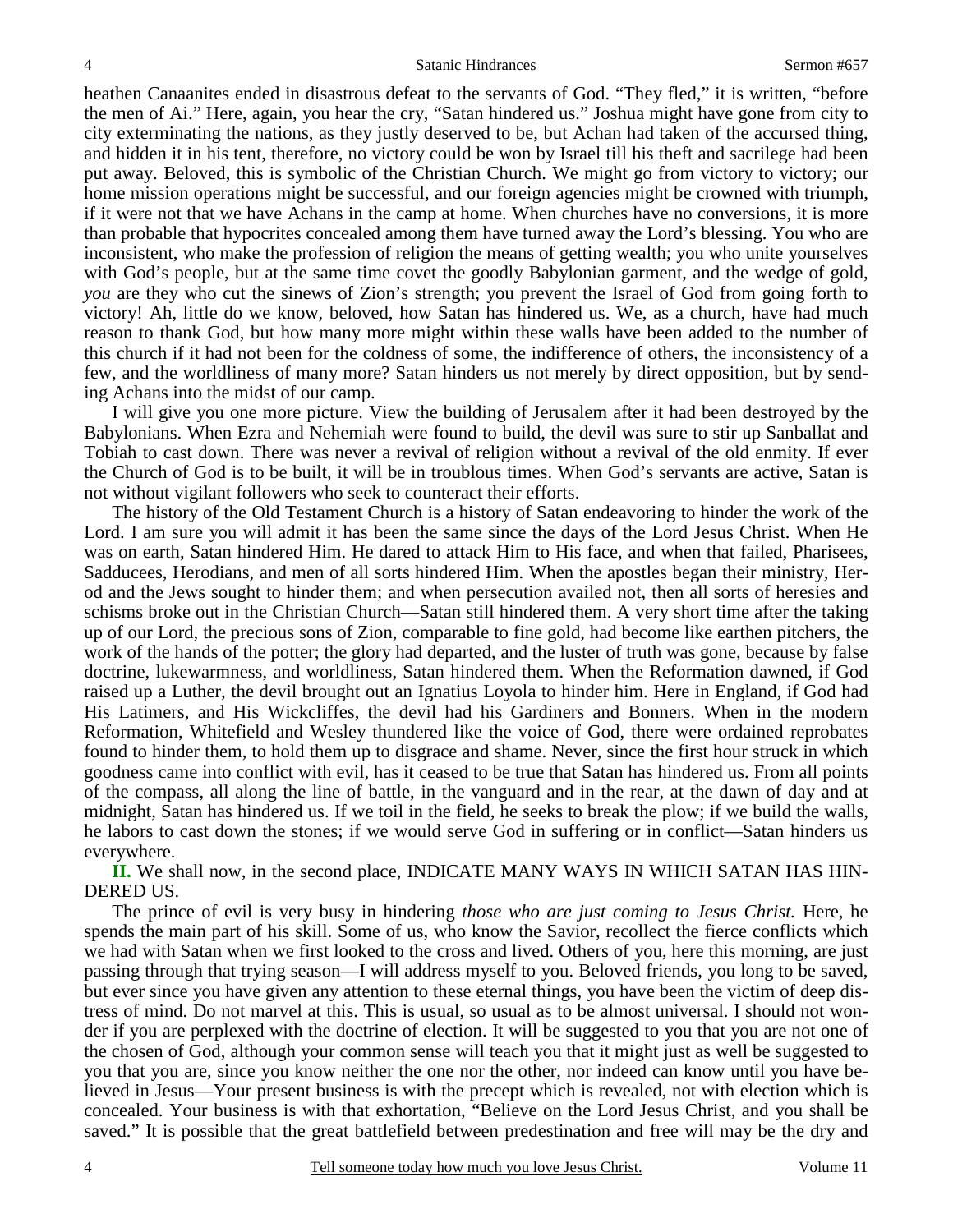#### Sermon #657 Satanic Hindrances

desert place in which your soul is wandering—now, you will never find any comfort there. The wisest of men have despaired of ever solving the mystery of those two matters, and it is not at all probable that you will find peace in puzzling yourself about it. Your business is not with metaphysical difficulty, but with faith in the atonement of the Lord Jesus Christ, which is simple and plain enough. It is possible that your sins now come to your remembrance, and though once you thought little enough of them, now it is hinted to you by satanic malice that they are too great to be pardoned—to which, I pray you, give the lie, by telling Satan this truth—"All manner of sin and blasphemy shall be forgiven unto men."

 It is very likely that the sin against the Holy Spirit much molests you. You read that whoever shall speak a word against the Holy Spirit, it shall never be forgiven him. In this, too, you may be greatly tried. And I wonder not that you are, for this is a most painfully difficult subject. One fact may cheer you—if you repent of your sins, you have not committed the unpardonable offense, since that sin necessitates hardness of heart *forever;* and so long as a man has any tenderness of conscience, and any softness of spirit, he has not so renounced the Holy Spirit as to have lost His presence. It may be that you are the victim of blasphemous thoughts. This very morning, since you have been sitting here, torrents of the filth of hell have been pouring through your soul. At this, be not astonished, for there are some of us who delight in holiness, and are pure in heart, who nevertheless, have been at times sorely tried with thoughts which were never born in our hearts, but which were injected into them—suggestions born in hell, not in our spirits—to be hated, and to be loathed, but cast into our minds that they might hinder and trouble us. Now, though Satan may hinder you as he did the child who was brought to Jesus, of whom we read that as he was, "coming, the devil threw him down and tore him," yet do you come notwithstanding, for though seven devils were in him, Jesus would not cast the coming sinner out. Even though you should feel a conviction that the unpardonable sin has fallen to your lot, yet dare to trust in Jesus; and, if you do that, I guarantee you, there shall be a joy and a peace in believing which shall overcome him of whom we read, that he has "hindered us."

 But I must not stay long on any one point where there are so many. Satan is sure to hinder Christians *when they are earnest in prayer.* Have you not frequently found, dear friends, when you have been most earnest in supplication, that something or other will start across your mind to make you cease from the exercise? It appears to me that we shake the tree and no fruit drops from it; and just when one more shake would bring down the luscious fruit, the devil touches us on the shoulder and tells us it is time to be gone, and so we miss the blessing we might have attained. I mean that just when prayer would be the most successful, we are tempted to abstain from it. When my spirit has sometimes laid hold upon the Angel, I have been painfully conscious of a counter influence urging me to cease from such persistence, and let the Lord alone, for His will would be done; or if the temptation did not come in that shape yet in some other, to cease to pray because prayer, after all, could not avail. O brethren, I know if you are much in prayer you can sing Cowper's hymn*—* 

#### *"What various hindrances we meet In coming to the mercy seat."*

 The same is true of *Christians when under the promptings of the Spirit of God, or when planning any good work.* You have been prompted, sometimes, to speak to such a one. "Run, speak to that young man," has been the message in your ear. You have not done it—Satan has hindered you. You have been told on a certain occasion—you do not know how, (but believe me, we ought to pay great respect to these inward whispers), to visit such-and-such a person, and help him. You have not done it—Satan hindered you. You have been sitting down by the fire one evening reading a missionary report concerning Hindustan, or some district destitute of the truth of God, and you have thought, "Now, I have a little money which I might give to this project," but then it has come across you that there is another way of spending it more profitably on your family—so Satan has hindered you. Or you yourself thought of doing a little in a certain district by way of preaching and teaching, or commencing some new Ragged School, or some other form of Christian effort—but as sure as ever you began to plan it, something or other arose and Satan hindered you. If he possibly can, he will come upon God's people in those times when they are full of thought and ardor, and ready for Christian effort, that he may murder their infant plans, and cast these suggestions of the Holy Spirit out of their minds.

 How often, too, has Satan hindered us *when we have entered into the work!* In fact, beloved, we never ought to expect a success unless we hear the devil making a noise. I have taken it as a certain sign that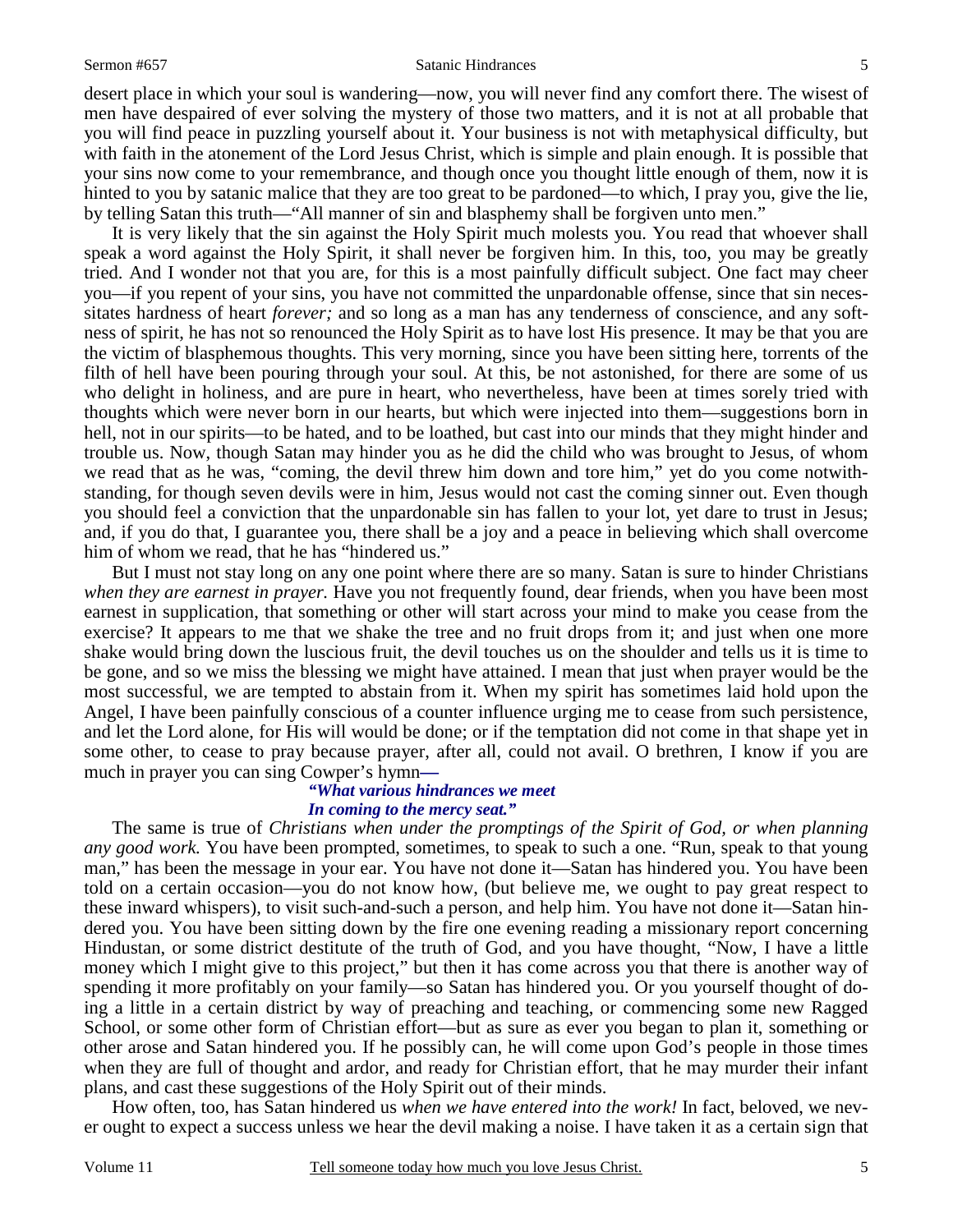I am doing little good when the devil is quiet. It is generally a sign that Christ's kingdom is coming when men begin to lie against you, and slander you, and the world is in an uproar, casting out your name as evil. Oh, those blessed tempests! Do not give me calm weather when the air is still and heavy, and when lethargy is creeping over one's spirit. Lord, send a hurricane. Give us a little stormy weather! When the lightning flashes, and the thunder rolls, then God's servants know that the Lord is abroad, and that His right hand is no longer in His bosom—that the moral atmosphere will get clear—that God's kingdom will come, and His will be done on earth, even as it is in heaven! "Peace, peace, peace!" That is the flap of the dragon's wings! The stern voice which proclaims perpetual war is the voice of the Captain of our salvation. You ask, how is this? "Think not that I am come to send peace on earth: I came not to send peace, but a sword, for I am come to set a man at variance against his father, and the daughter against her mother, and the daughter-in-law against her mother-in-law. And a man's foes shall be they of his own household." Peace, physical, Christ makes; there is to be no strife with the fist, no blow with the sword, but *moral* peace and *spiritual* peace can never be in this world where Jesus Christ is, so long as *error* is there. But, you know, beloved that you cannot do any good thing but what the devil will be sure to hinder you. What then? Up and at him! Cowardly looks and faint counsels are not for warriors of the cross! Expect fights and you will not be disappointed. Whitefield used to say that some divines would go from the first of January to the end of December with a perfectly whole skin; the devil never thought them worthwhile attacking; but, he said, let us begin to preach with all our might, and soul, and strength, the gospel of Jesus Christ, and men will soon put a fool's cap on our heads, and begin laughing at us, and ridiculing us—but if so, so much the better! We are not alarmed because Satan hinders us!

 Nor will he only hinder us in working; he will hinder us *in seeking to unite with one another.* We are about to make an effort, as Christian Churches in London, to come closer together, and I am happy to find indications of success. But I should not wonder but what Satan will hinder us, and I would ask your prayers that Satan may be put to the rout in this matter, and that the union of our churches may be accomplished. As a church ourselves, we have walked together in peace for a long time, but I should not marvel if Satan should try to thrust in the cloven foot to hinder our walking in love, and peace, and unity.

 Satan will hinder us in *our communion with Jesus Christ.* When at His table we say to ourselves, "I shall have a sweet moment now," but just then vanity intrudes. Like Abraham, you offer the sacrifice, but the unclean birds come down upon it, and you have need to drive them away. "Satan hindered us." He is not omnipresent, but by his numerous servants he works in all kinds of places, and manages to distract the saints when they would serve the Lord.

**III.** In the third place, THERE ARE TWO OR THREE RULES BY WHICH THESE HINDRANC-ES MAY BE DETECTED AS SATANIC.

 I think I heard somebody saying to himself this morning, "Yes, I should have risen in the world, and have been a man of money now, if it had not been that Satan hindered me." Do not believe it, dear friend! I do not believe that Satan generally hinders people from getting rich. He would just as soon that they should be rich as poor; he delights to see God's servants set upon the pinnacle of the temple, for he knows the position to be dangerous. High places and God's praise seldom agree. If you have been hindered in growing rich, I should rather set that down to the good providence of God which would not place you where you could not have borne the temptation. "Yes," said another, "I had intended to have lived in a certain district and done good, and have not been able to go—perhaps that is the devil." Perhaps it was—perhaps it was not. God's providence will know best where to place us. We are not always choosers of our own locality—and so we are not always to conclude, when we are hindered and disappointed in our own intentions, that Satan has done it, for it may very often be the good providence of God.

 But how may I tell when Satan hinders me? I think you may tell, first, *by the object*. Satan's object in hindering us is to prevent our glorifying God. If anything has happened to you, which has prevented your growing holy, useful, humble, and sanctified, *then,* you may trace that to Satan. If the distinct object of the interference to the general current of your life has been that you may be turned from righteousness into sin, then from the object you may guess the author. It is not God who does this, but Satan. Yet know that God does, sometimes, put apparent hindrances in the way of His own people—even in reference to their usefulness and growth in grace—but then His objective is still to be considered—it is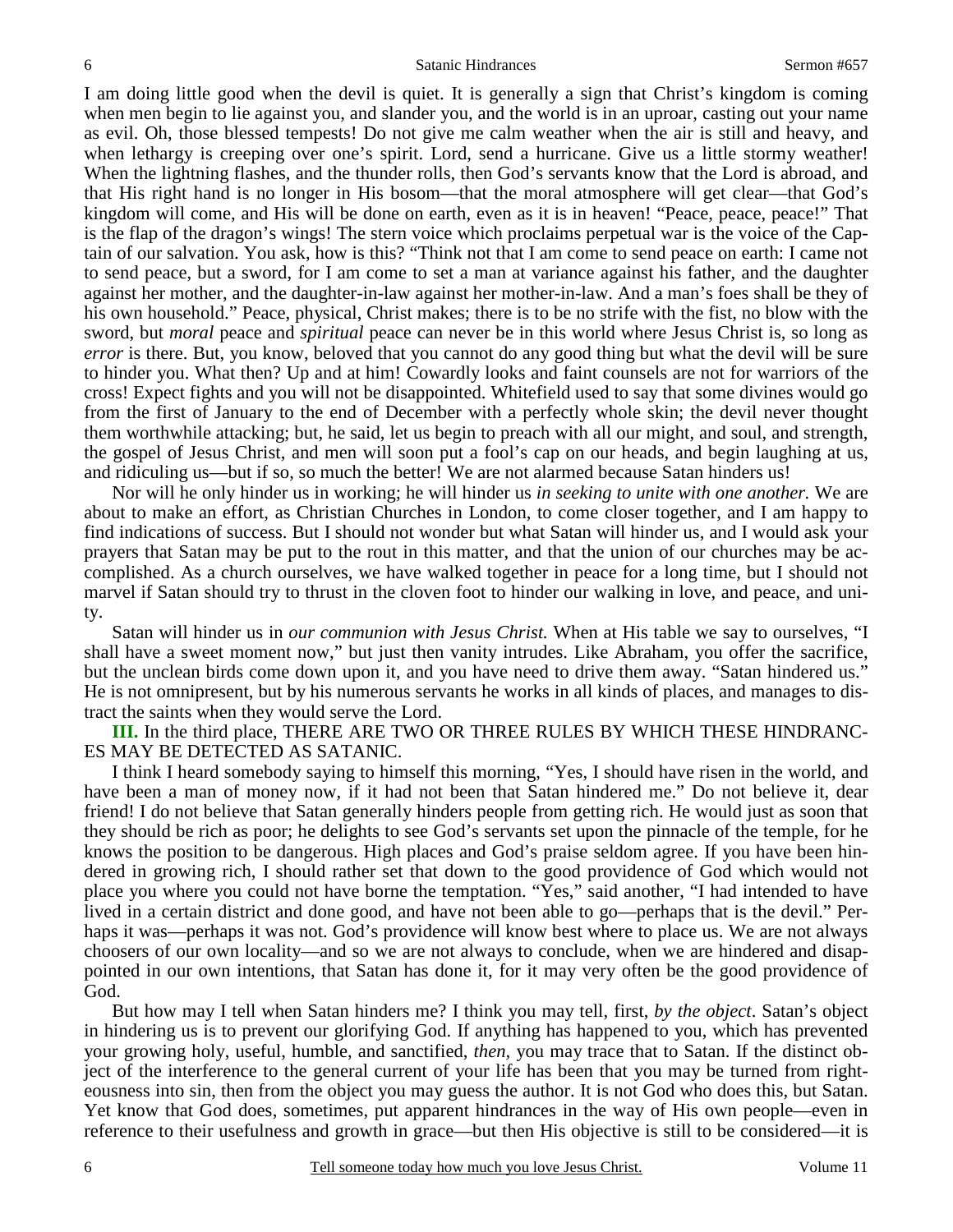to try His saints, and so to strengthen them; while the objective of Satan is to turn them out of the right road, and make them take the crooked way.

 You may tell the suggestions of Satan, again, by *the method* in which they come—God employs good motives, Satan bad ones. If that which has turned you away from your objective has been a bad thought, a bad doctrine, bad teaching, a bad motive—that never came from *God*—that must be from Satan.

 Again, you may tell them from *their nature*. Whenever an impediment to usefulness is pleasing, gratifying to you, consider that it came from Satan. Satan never brushes the feathers of his birds the wrong way; he generally deals with us according to our tastes and likes. He flavors his bait to his fish; he knows exactly how to deal with each man, and to put that motive which will fall in with the suggestions of poor carnal nature. Now, if the difficulty in your way is rather contrary *to* yourself than *for* yourself, then it comes from God. But if that which now is a hindrance brings you gain, or pleasure in any way, rest assured it came from Satan.

 We can tell the suggestions of Satan, once more, by their season. Hindrances to prayer, for instance, if they are satanic, come *out of the natural course and relation of human thoughts.* It is a law of mental science that one thought suggests another, and the next, the next, and so on, as the links of a chain draw one another. But satanic temptations do not come in the regular order of thinking; they dash upon the mind at odd times. My soul is in prayer—it would be unnatural that I should then blaspheme—yet then the blasphemy comes; therefore, it is clearly satanic, and not from my own mind. If I am set upon doing my Master's will, and presently an unfaithful thought assails me, and being apart from the natural run of my mind and thoughts, it may be at once ejected as not being mine, and may be set down to the account of the devil, who is the true father of it. By these means, I think we may tell when Satan hinders, and when it is our own heart, or when it is of God. We ought carefully to watch that we do not put the saddle on the wrong horse. Do not blame the devil when it is yourself, and on the other hand, when the Lord puts a bar in your way, do not say, "That is Satan," and so go against the providence of God. It may be difficult at times to see the way of duty, but if you go to the throne of God in prayer, you will soon discover it. "Bring here the ephod," said David, when he was in difficulty. Say the same! Go to the great High Priest whose business it is to give forth the oracle! Lo, upon His breast hangs the Urim and Thummim and you shall, from Him, find direction in every time of difficulty and dilemma.

**IV.** Supposing that we have ascertained that hindrances in our way really come from Satan, WHAT THEN?

 I have but one piece of advice and that is, *go on,* hindrance or no hindrance, in the path of duty as God the Holy Spirit enables you. If Satan hinders you, I have already hinted that this opposition should cheer you. "I did not expect," said a Christian minister, "to be easy in this particular pastorate, or else I would not have come here. I always count it," he said, "to be my duty to show the devil that I am his enemy, and if I do that, I expect that he will show me that he is mine." If you are now opposed, and you can trace that opposition distinctly to Satan, congratulate yourself upon it—do not sit down and fret! Why, it is a great thing that a poor creature like you can actually vex the great prince of darkness and win his hate. It makes the race of man the more noble that it comes in conflict with a race of spirits, and stands foot to foot even with the prince of darkness himself. It is a dreadful thing, doubtless, that you should be hindered by such an adversary, but it is most hopeful, for if he were your friend, you might have cause to fear, indeed. Stand out against him because *you now have an opportunity of making a greater gain than you could have had, had he been quiet.* You could never have had a victory over him if you had not engaged in conflict with him. The poor saint would go on his inglorious way to heaven if he were unmolested, but being molested, every step of his pathway becomes glorious. Our position today is like that described by Bunyan, when from the top of the palace the song was heard*—* 

#### *"Come in, come in, Eternal glory you shall win."*

Now merely to ascend the stairs of the palace, though safe work, would not have been very ennobling; but when the enemy crowded around the door, and blocked up every stair, and the hero came to the man with the ink-horn, who sat before the door and said, "Write my name down, sir," then, to get from the lowest step to the top, where the bright ones were singing, every inch was glorious. If devils did not oppose my path from earth to heaven, I might travel joyously, peacefully, safely—but certainly without